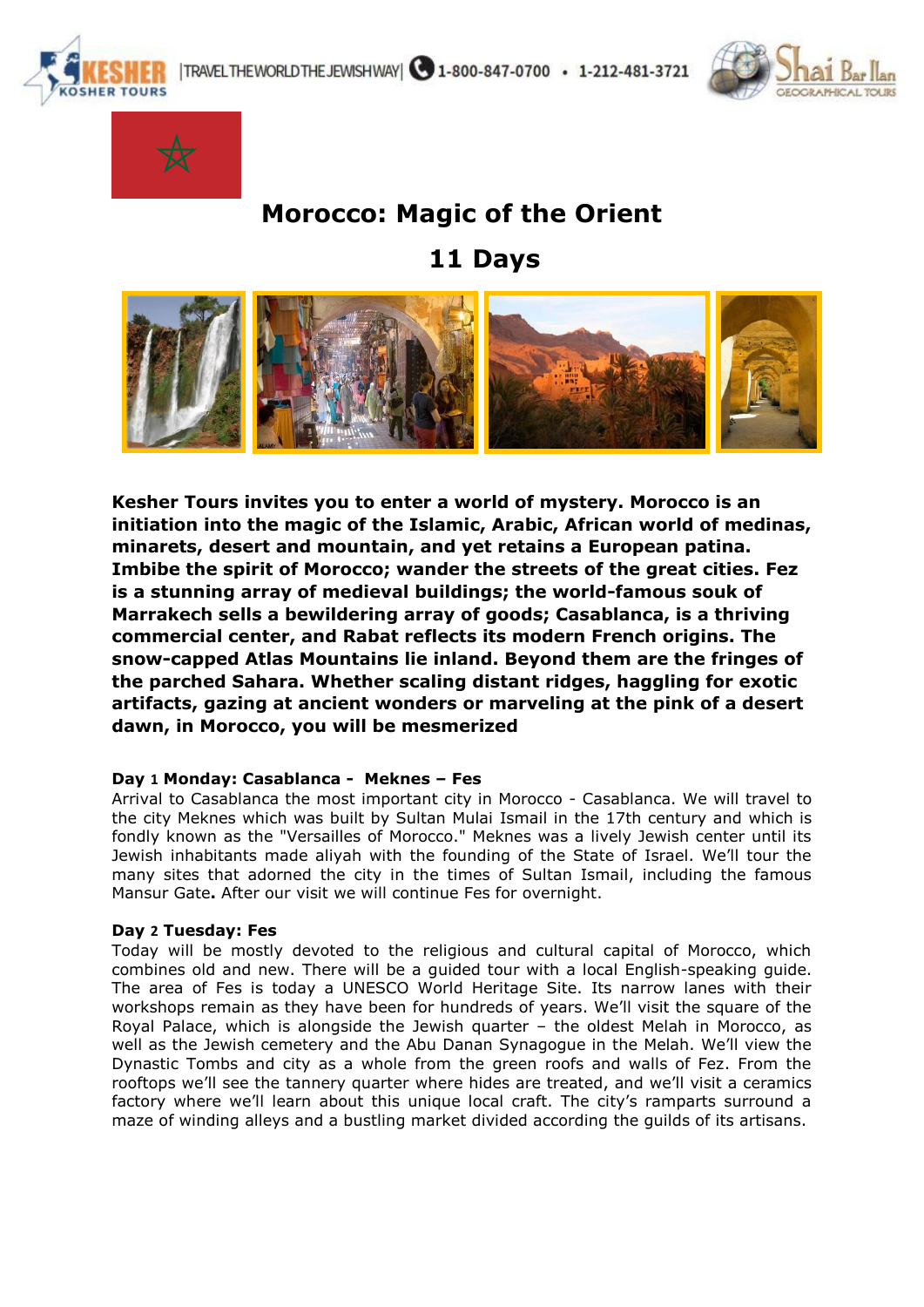



# **Day 3 Wednesday: Fes - Ifran**- **Midelt – Erfoud**

After breakfast we travel to Ifran, a Swiss-type Moroccan town, located at 1600 meters above sea level. The entire area is surrounded by magnificent monkey-inhabited cedar forests. The town also hosts the Peace University, where members of the three monotheistic religions were supposed to have studied together. Follow the old caravan trail south. Stop for lunch in Midelt, a market town set in the high plains between the Middle and High Atlas mountain ranges. Continue along the palm-fringed Ziz Valley, famous for date cultivation, to the Tafilalt oasis on the edge of the Sahara Desert. Your day ends in Erfoud, where beautiful views across the shimmering Sahara have made this a popular location with filmmakers.

# **Day 4 Thursday: Erfoud - Merzouga dunes - Todra Gorge - Ouarzazate**

We'll get up very early this morning and head out by Jeep to the Merzouga dunes, the largest dunes in the world, part of the western Sahara, from where we'll view a fantastic desert sunrise (weather permitting), and then return to Erfoud for breakfast. After breakfast we travel to the Todra Gorge at the southern edge of the High Atlas Mountains. We'll see some magnificent scenery, dotted with orchards and Berber villages. We'll examine how the locals store water for the long dry season. We will continue to Tinghir, one of the most beautiful oases in southern Morocco. Toward evening we'll arrive to the French built regional city Ouarzazate. Well see the **traditional** villages and picturesque Kasbahs which are often used as backgrounds in the production of Hollywood movies.

# **Day 5 Friday: Ouarzazate – Aït Benhaddou- Marrakesh**

Today we will Visit Aït Ben Haddou in the High Atlas Mountains. Continue through the Tizi-n-Tichka Pass to Marrakesh - the 'Red City'. Like many other former imperial cities in Morocco, Marrakesh is comprised of an old fortified city - the médina - and an adjacent modern city. Marrakesh is home to Morocco's largest traditional market ('souk') where you might like to do some shopping...well arrive to our hotel and star preparing for Shabbat.

#### **Day 6 Shabbat: Marrakesh**

After Shabbat services and lunch we'll take a walking tour. In the evening, we'll all go out to see "Fantasia" – a Berber folklore show.

#### **Day 7 Sunday: Marrakesh - Ourika valley - Marrakesh**

"The Red City" or the "Pearl of the South" are but two of the names given to Marrakesh – the most beautiful city in Morocco that lies at the foot of the Atlas Mountains. The city is divided in two: the new and the ancient. We'll visit the Almanara Gardens and the city center with its lively markets. We'll pass through the Melah, and stop by the Koutoubia Mosque, visit a Berber pharmacy and the Bahia Palace. We'll visit a Melah where Jews no longer live, but where there is an ancient synagogue that is more than 500 years old. We'll tour the "medina" – the market quarter of the city. The market is a mass of colors, voices and smells, a polyglot of all the treasures that exist in this country. The "medina" is divided according to type of product: an area for silver houses silversmiths and silver dealers, while gold is dealt in a different area, and rows upon rows of stalls sell leather, copper and jewelry. We'll end the day with a visit to the Ourika valley also known as 'Valley of the Jews' where enjoy the view of the red wild scenery and the picturesque villages among the mountains. We'll return to Marrakech for dinner and overnight.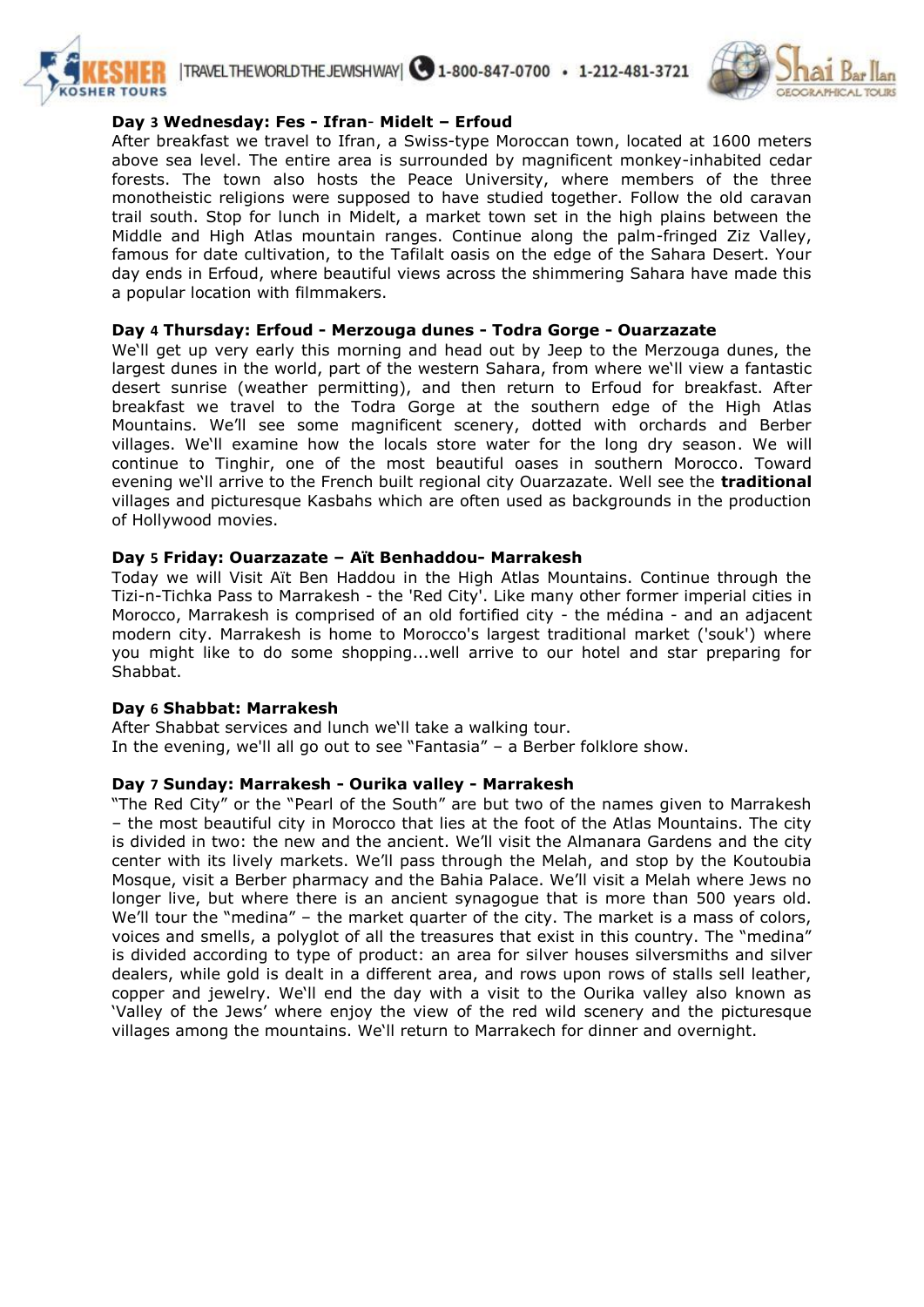

# **Day 8 Monday: Marrakesh - Essaouira- Safi**

Today our sightseeing will begin in Essaouira, ex Portuguese Mogador stronghold. In the 18th century, the Alaouite Sultan Mohamed Ben Abdallah charged some prominent Jewish families to promote international trade from the port of Essaouira. Essaouira's mellah covers over 10 percent of the town, but Jews constituted almost 40 percent of the population in the late 1880's. Jewish stars on the doors to the mellah show the degree to which Jews were accepted in Essaouira, to the point that some of the richer Jews did not even live in the mellah. Commemorative plaques indicate the buildings in which synagogues were located. Former inhabitants of Essaouira, most of them Jewish, formed a committee to rehabilitate the town. The Jewish cemetery, just outside the city gates, is extremely well-kept. Two historical synagogues should be renovated soon "Slat Rabbi Haןm Pinto and Slat Attias". Continue to Safi and visit the Mellah in the Northern part of the medina, the sanctuary of Oulad Ben Zmirou and the Portuguese fortress.

#### **Day 9 Tuesday: Azemmour – Casablanca**

This morning we will visit Azemmour and explore the historic Kasbah and the attractive Jewish quarter. After the tour we will continue to Casablanca. Upon arrival we'll take a panoramic tour of the city during which we'll see the newer part of this North African metropolis, including the United Nations Square, renowned for the Neo Moorish buildings that surround it, and for the fountain, which sprays water all around. From there we'll head to Great Mosque built half on land and half on water. Many of Morocco's finest artists and artisans worked for many years to create this magnificent edifice. In fact, every Moroccan citizen donated funds for the project in one way or another to ensure that the project's costs, which soared to over \$800 million, would be covered. The mosque's minaret rises to a height of 200 meters, and its central prayer hall can contain thousands of worshippers. This is a true architectural wonder. We'll visit the new and old cities, the colorful bazaars and the promenade along the ocean.

#### **Day 10 Wednesday: Casablanca, Rabat**

Today we will visit the capital of Rabat, where we'll visit the Tour Hassan, the yet to be completed mammoth mosque. Then it's off to see the King's Palace and the mausoleum of King Hassan V as well as numerous other important sites. After the visit we will drive back to our hotel in Casablanca

#### **Day 11 Thursday: Casablanca – flight back home**

After breakfast we'll bid a sad farewell to Morocco. Our tour is now over and we take our memories with us as we head to the airport from where we take our flights home.

| <b>Tour Code</b> | <b>Departs</b> | Returns     | <b>Duration</b> | <b>Price</b> | <b>Single</b><br>Supp. | Tour Guide        |
|------------------|----------------|-------------|-----------------|--------------|------------------------|-------------------|
| EMAR2006         | 20 JUN 2022    | 30 JUN 2022 | 11 DAYS         | \$2650       | \$950                  | Cindy Kline       |
| EMAR2908         | 29 AUG 2022    | 08 SEP 2022 | 11 DAYS         | \$2650       | \$950                  | Dr. Yitzhak Askof |
| EMAR3110         | 31 OCT 202     | 10 NOV 2022 | 11 DAYS         | \$2650       | \$950                  | Cindy Kline       |

# **DATES, PRICES AND IMPORTANT INFORMATION**

#### **Price Includes:**

- $\bullet$  5<sup>\*</sup> Hotels
- Entrance fees as per the itinerary
- Comfortable air conditioned touring coach
- Kosher half board & supplies for making sandwiches for lunch
- Tips for local service providers
- Professional experienced English-speaking guide